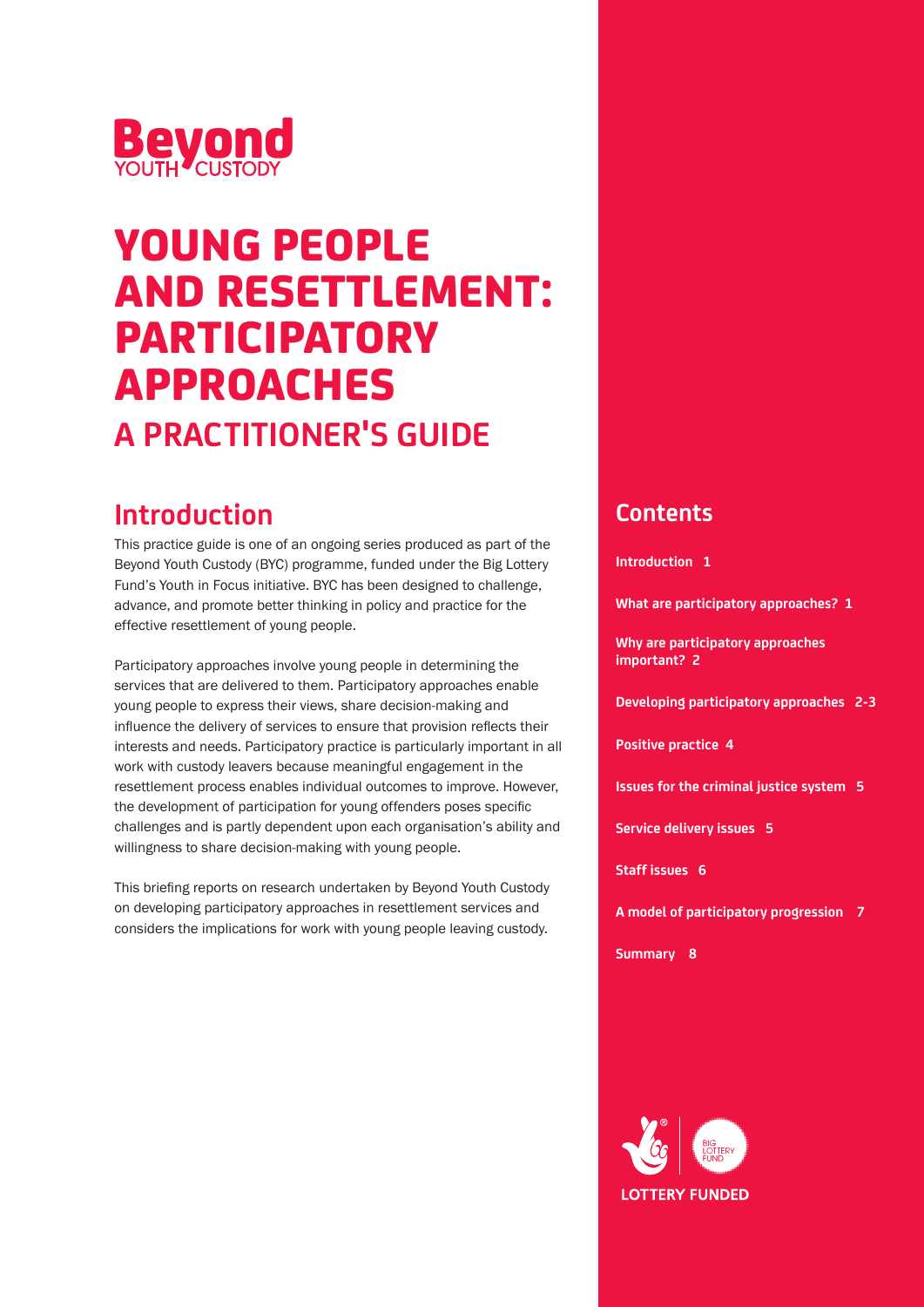## **Why are participatory approaches important?**

Participatory approaches can improve young people's outcomes, partly by helping to build trust and respect and developing young people's skills and confidence. But more broadly, the experience of inclusion and empowerment and especially the balancing of power relations between adults and young people foster better engagement. Young people value being listened to and their behaviour is likely to improve as a result. Furthermore, with more effective engagement, staff job satisfaction may also increase. Active participation can also facilitate the shift in a young person's identity that is necessary for them to engage fully with the service and the wider community (see *Engaging Young People in Resettlement: A practitioner's guide* for more information).

There are undoubtedly specific challenges for the development of participatory approaches within the criminal justice system, but it is nevertheless particularly important that agencies consider how young offenders are portrayed and work to foster recognition that (1) young people deserve a voice and (2) such participatory approaches benefit them, the services working with them and society as a whole.

Services can benefit enormously from the improved communication and greater mutual understanding that develop between service users and staff when participatory approaches are adopted. Developing services in this way also facilitates personal development opportunities for all concerned. In particular, participatory approaches build personal responsibility, trust and self-esteem for service users, ensuring that they feel valued and have ownership of their service. On a more strategic level, participatory approaches ensure more effective long-term service development and targeting of resources. Not only can these approaches give services a positive public image, but developing pools of skilled service users also provides organisations with a valuable resource.

Such tokenistic approaches are probably the most frequent kind of involvement for young people and may serve a useful purpose in certain contexts or provide young people with their first experience of communicating their views. However, solely providing structured opportunities to give feedback is too limited and there is a degree of consensus that the current approach to young people's participation within the youth justice system is inadequate.

### **Developing participatory approaches**

The best known model of participation involves a ladder of increasingly inclusive approaches, ranging from 'manipulation' at one extreme to a scenario where the young person initiates decisions and shares decisions with adults at the other.

### Table 1: Hart's ladder of participation (adapted from Hart, 1992)

At the bottom of the ladder, young people lack any involvement: their input is not sought and their perspective is unknown. They tend not to be informed of issues, but may be asked to 'rubber stamp' decisions already taken by staff or may be used as 'decoration', namely when they are indirectly involved in decisions but not fully aware of their rights, their possible involvement or how decisions might affect them. Tokenistic involvement allows young people to represent their peers by speaking at a conference or filling in a feedback form. There is no potential to exercise decision-making (other than potential withdrawal of cooperation), no sharing of rights or responsibilities, no reciprocity, no empowerment and no associated promise of change – all factors which would denote true participation.

So participatory involvement needs to extend beyond tokenism – to offer a range of opportunities for inclusion that may be experienced by different young people or indeed the same young person at different stages of readiness. In exploring how resettlement practitioners can develop more advanced participatory approaches, one of the first steps to consider is the two different aspects to participation:

At a strategic level: Participation may include having a role in selecting and training staff, contributing to agency policy and sitting on steering groups or advisory bodies. This approach can help to foster an inclusive ethos for projects which will help to overcome young people's initial resistance to engage in the first place (although service user involvement of this kind is more likely to involve young people who are already engaged with the service).

|  |   | Level  | <b>Description</b>                                   | Participation/<br>non-participation            |
|--|---|--------|------------------------------------------------------|------------------------------------------------|
|  | 公 | Rung 8 | Young person initiated; shared decisions with adults | Degrees of increasing<br>genuine participation |
|  |   | Rung 7 | Young person initiated and directed                  |                                                |
|  |   | Rung 6 | Adult initiated shared decisions with young people   |                                                |
|  |   | Rung 5 | Consulted and informed                               |                                                |
|  | 公 | Rung 4 | Assigned but informed                                |                                                |
|  |   | Rung 3 | <b>Tokenism</b>                                      |                                                |
|  |   | Rung 2 | Decoration                                           | Non-participation                              |
|  |   | Rung 1 | Manipulation                                         |                                                |

At an individual level: Participation might engage young people who may not wish to involve themselves in project development by giving young people a choice over the activities they can take part in, enabling them to make a genuine contribution to goal setting and share intervention planning with project staff. From an agency point of view, such an approach facilitates engagement; from the perspective of the young person, it can foster a sense of ownership and responsibility.

But it is crucial to remember that participatory approaches require more than providing young people with a list of options for them to engage with: they require that services constantly continue to evolve their practice to enable young people to participate in the way they want to:

'We as professionals often have an idea of what young people may like to do but this isn't always correct. It needs to be something they want to do and they have been involved in setting up. Their involvement is key as this gives them ownership and encourages their attendance.' Youth in Focus practitioner

The following examples describe different types of participation that could be considered:

• Provision of participation skills training as preparation for actively engaging in young people's interest,

- The development of feedback/right to reply strategies with designated consultation space, time and meetings
- action or advisory groups
- Young people designing research and acting as co-researchers
- Young people-shaped policy making, including the development of service user voice improvement plans and an external policy on developing a young people's voice culture
- Young people on management committees and appointment panels
- The development of young people as advisers/consultants for external agencies seeking to improve their engagement of, and service delivery to, young people
- Delegated decision-making as a means of supporting young people's ownership of resources, events, policies and practice

Where young people do not wish to involve themselves in project development, individual level participation remains important in order to maintain engagement and foster a sense of ownership and responsibility. This entails the young person having a choice over engagement activities, making a genuine contribution to goal setting and sharing intervention planning with project staff.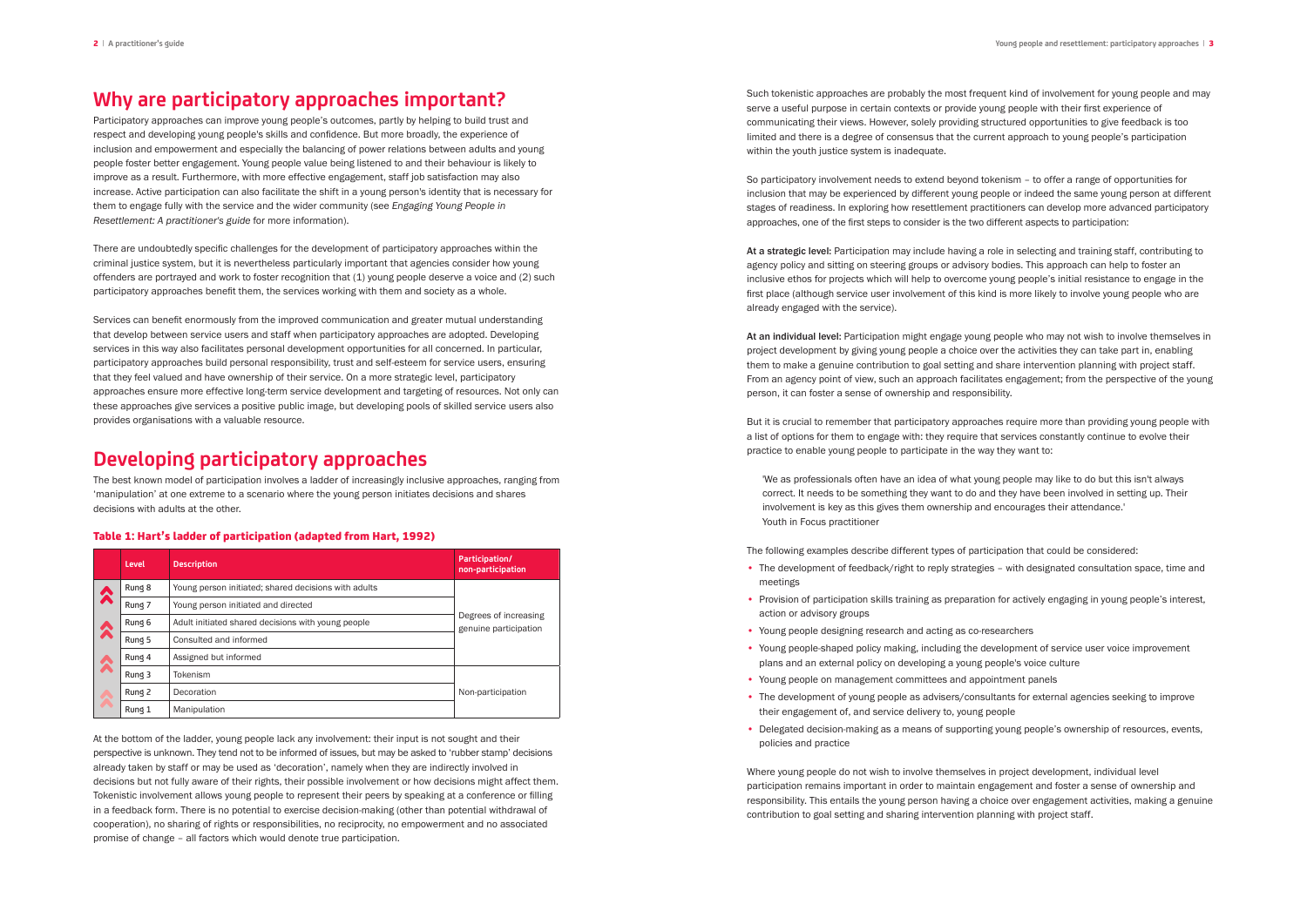# **Issues for the criminal justice system**

Whilst developing participatory approaches for any child or young person can be challenging, undertaking this work with young people who have offended has its own specific difficulties, not least because the justice system's focus on punishment conflicts with any commitment to participation. There can be debate about whether young offenders 'deserve' a say – although as many youth offending teams are now located within children's services or are strategically linked with their children's trust, this has focused additional attention on the need for participatory approaches with children at least.

But despite what is known about the value of participation, within the youth justice system young people are rarely involved in their own assessment. Even where they are, their feedback is unlikely to be used to inform the plans that are made for them. Whilst welcoming the opportunity to have their say, young people within the youth justice system have low expectations about their ability to influence what happens to them and parental involvement is similarly underdeveloped.

Without sufficient monitoring and independent scrutiny of the effectiveness of youth justice services to actively involve young offenders, there remain shortcomings in this field of work. This is an important issue because young people's self-assessments for youth offending teams typically provide substantial new information on the extent of their difficulties, the context of their offending and the degree of remorse they feel. So this lack of incorporation of young people's perspectives constrains the potential for statutory services to make their approaches more meaningful for service users.

### **Service delivery issues**

There is a current lack of strategic direction as to how young people who have offended should have their views taken into account, and expectations generally fall short of enabling them to have a say in decisionmaking. The hierarchical structure of most organisations means that they often lack the cultural and relational infrastructure to recognise and support the value of participatory approaches. So it is critically important to communicate from a strategic level the benefits of, and dual intentions behind, developing participatory approaches, namely the contribution they make to crime reduction as well as to meeting young people's needs.

Participatory practice in the youth justice system lags behind practice being developed in social care, perhaps partly as a result of limited formats within the youth justice assessment framework (Asset) for seeking young people's views and the lack of an equivalent of the independent reviewing officer for children in care or other quality assurance role to ensure that their voices are represented. Youth justice complaints systems are also less independent than those within social care services. This is of course at least partly to do with how offending is perceived and how the role of both the youth and adult criminal justice systems has been constructed around punishment and making people accountable for their offending. Allowing a young person to determine their intervention can appear inconsistent with that function.

### Considerations for practice

Does your project:

- Have a clear strategic commitment to young people's participation?
- Involve young people in the development of participation strategies?
- Conduct systematic consultation with young people about staff and services?
- Scrutinise young people's feedback as part of management performance?



### **POSITIVE PRACTICE** REACHING YOUR POTENTIAL (RYP) YMCA DOWNSLINK GROUP

#### **What is the project?**

This Big Lottery funded Youth in Focus project supports young people who have been in custody by providing a tailored and integrated package of support to reduce reoffending and other risk-taking behaviour.

#### **How does it use a participatory approach?**

The project has a strong focus on engaging young people in the design and delivery of its work.

#### **1 Individualised budgets**

As a holistic service, RYP seeks to develop young people's motivation through positive activities and the provision of individualised budgets. These support each young person's personal development by enabling them to access (or where necessary 'spot purchase') specific provision that is tailored to their needs.



RYP service users in the community are also given the opportunity to participate in resettlement workers' appraisals, thereby enabling the project to include young people's perspectives on effective interventions and appropriate appraisal targets within the development of their work.

### **3 Volunteer development opportunities**

Another key strand of RYP's work involves developing service users as young volunteers by giving them a range of participation opportunities. A comprehensive volunteer training and induction programme is provided to ensure young people are equipped to: deal with challenges; make decisions about activity opportunities and the use of individual budgets; and participate actively in the steering group. Ongoing support and supervision are also provided for young people participating in any of the five autonomous teams, which are as follows:

- Volunteer activities team: working with staff to consult other RYP service users to find, plan, commission and/or co-deliver a range of development opportunities and positive activities.
- Volunteer digital and social media and marketing and promotion team: developing new marketing (including digital and social media) and promotional publications.
- Volunteer peer mentor team: working in the community as positive role models, providing inspiration and raising aspirations.
- Volunteer research and evaluation team: developing evaluation tools and interviewing service users to learn how they experience resettlement as a means of improving project practice. The team will also feed their research findings in to the Beyond Youth Custody research team.
- Steering group: volunteers from any of the above volunteer teams have the opportunity to sit on the steering group which guides team practice decisions.

Combined, this range of participation opportunities provides RYP with a youth panel which meets once a quarter to discuss project developments and propose solutions in relation to client feedback, the steering group and any other issues. Young people uncomfortable in a group environment (or unable to join a volunteer team for other reasons) can join a virtual youth panel in order to get involved in RYP developments and decision-making.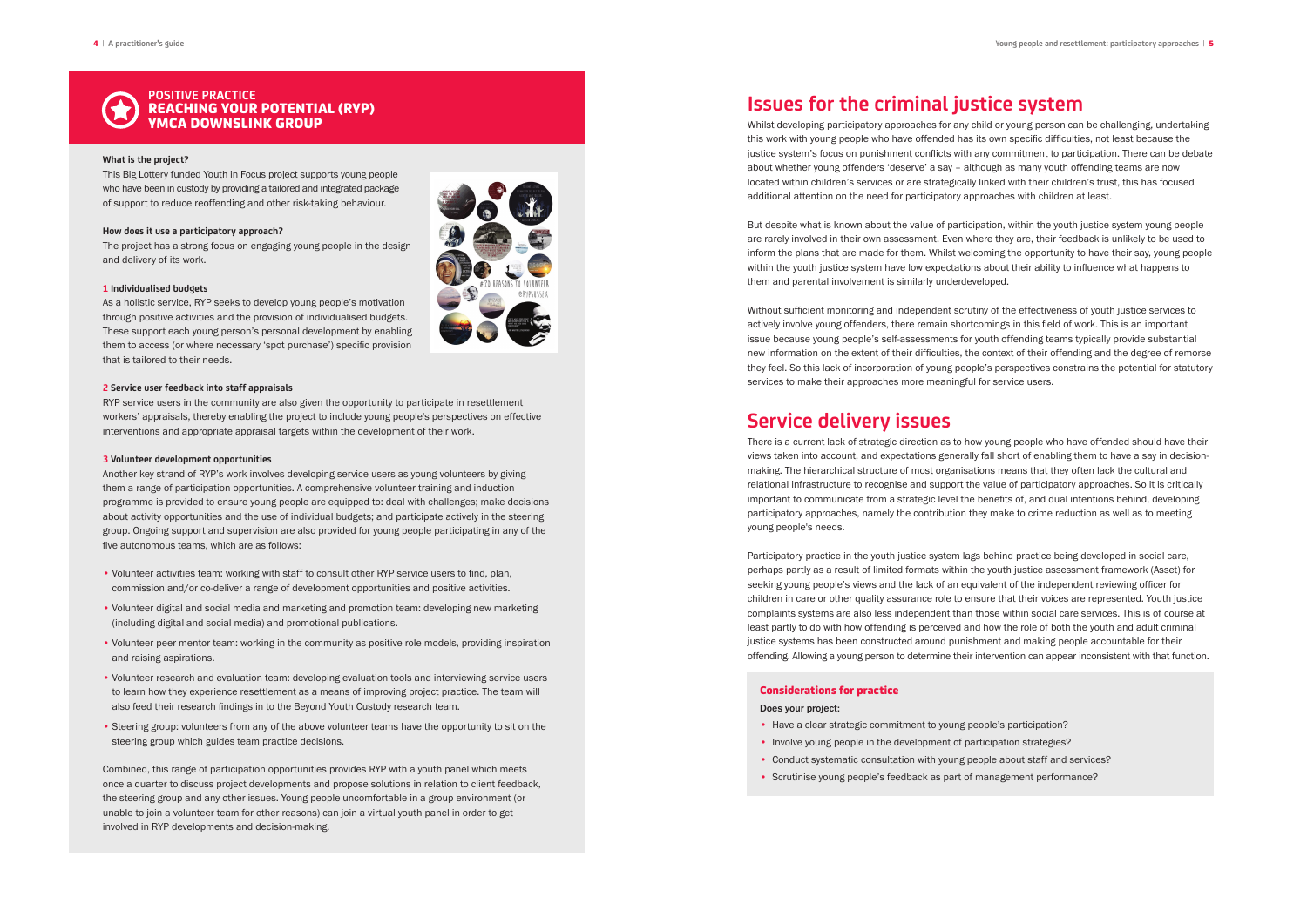# **Staff issues**

There may be questioning of the potential value of participation, arising from concerns that the conflict between the statutory enforcement and enabling functions of the youth justice system may inhibit young people's willingness to be open. Indeed, there are also a number of difficult decisions to make such as whether participatory approaches should aim to attract the young people who are doing well or those who are struggling to comply.

The voluntary sector has the potential to make valuable progress in this area. Resettlement projects can develop their own methods of assessing service users' needs that maximise inclusion of their views, but they also have the opportunity to learn and develop practice from more advanced practice elsewhere such as that in the looked after children system.

But it is important not to underestimate the difficulties of developing participatory practice with young people who are likely to have very little experience of, and considerable mistrust of, opportunities to shape what is happening to them. Practitioners will need to consider the impact of a young person's historical life experiences and their current personal circumstances at the stage when participatory opportunities are being offered. Young people resettling in the community have many demands on their attention such as complying with their licence, finding education, training or employment and dealing with often strained family and personal relationships. Due to their focus being elsewhere, they may need additional time and support to grasp such opportunities.

This work will require a lot of time, effort and persistence and practitioners will need to carefully judge young people's capabilities and not unintentionally set them up to fail. There will inevitably be questions about the appropriateness of young people maintaining long-term contact with resettlement services and the risk of them thereby retaining an identity as an offender. But finding ways to overcome such barriers are crucial because there are undoubtedly many benefits for practitioners of using participatory approaches: they can ensure more appropriate and responsive practice, thereby engaging even the more difficult-toreach young people.

### Considerations for practice

Does your project:

- Provide training and awareness raising on the subject of participation for staff?
- Allow staff opportunities to research and share effective practice from across the youth justice system and other sectors?
- Encourage responsive approaches to working with young people and reflective practice?
- Continuously develop methods of assessing young people's needs to maximise inclusion of their views in tailoring interventions?

# **A model of participatory progression**

In order for young people to engage in genuine participation (extending beyond tokenism) they require knowledge to inform decision-making, and skills and confidence to communicate their views and experiences. The following diagram presents a way of considering the participatory journey for young people – incorporating the main participation stages as identified in the 'ladder' on page 2, but also considering the key skills that young people may need at each stage and the support that practitioners may need to offer them.

### **Leading**

Young people are fully participating by taking on leadership roles and making decisions independently. They initiate agendas and are given responsibility and power for management of issues and to bring about change, drawing on help from adults only if they consider it necessary.

### **Initiating**



Young people are supported to initiate their own ideas, with a strong degree of support and assistance from adults. Staff still inform the agenda for action but young people are given responsibility for managing aspects or all of any initiatives that result.

### **Decision-making**

Young people are involved in adult-initiated groups (project boards, steering groups or advisory bodies). Involvement might include assisting in selecting/ training staff and contributing to agency policy. Adults may assume a variety of roles, such as observing, facilitating, challenging or instructing.

### **Consulted**

Young people are kept fully informed of issues and encouraged to express their opinions but have little or no impact on outcomes. The value of this consultation stage largely depends upon the extent to which young people's views are allowed to inform the decision-making process and bring about changes that they advocate.

### **Informed**

Young people are informed of action and changes, but their views are not actively sought. This can be a key stage, however, in helping young people to understand how and why things happen in a certain way.